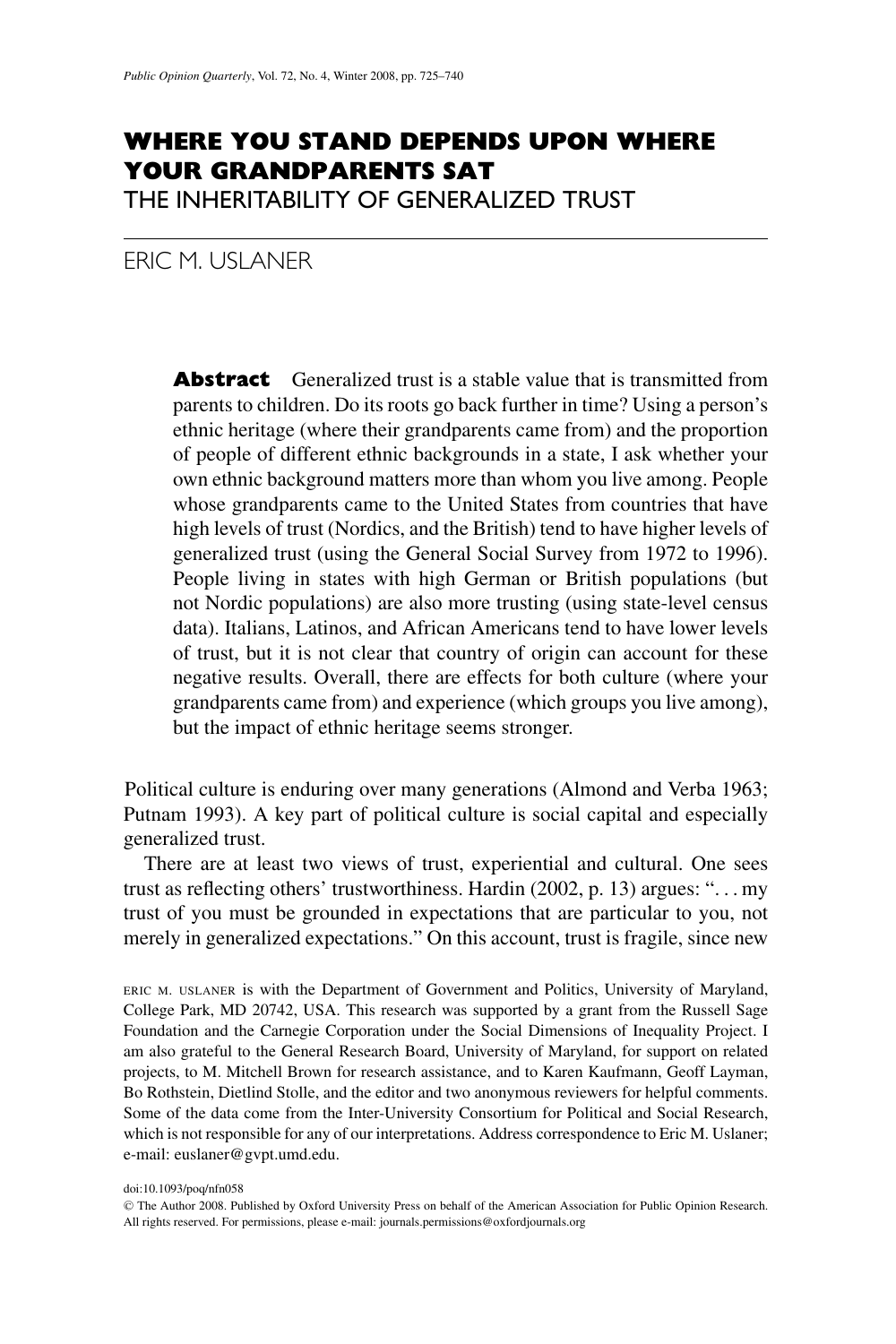experiences can change one's view of another's trustworthiness (Bok 1978, p. 26). Thus, trust might not be stable over time. If we do see continuity in trust, it is because some societies have more trustworthy people than others—and there are fewer situations where people exploit each other for private gain.

The alternative view of trust is that *generalized* trust, the belief that "most people can be trusted," is learned early in life from your parents and school. It is largely stable throughout one's life (Uslaner 2002, Chapters 2 and 4; Stolle and Hooghe  $2004$ <sup>1</sup>. Generalized trust is *not* shaped by immediate experiences and does not refer to faith in specific persons, in contrast to Hardin's (2002) claim. Instead, it reflects a more general notion that people, especially those who may be different from oneself, have a shared fate. Survey respondents interpret the trust question as a general predisposition toward others (Uslaner 2002, pp. 52–54, 72–75). This view of trust is more of a cultural approach, since one can trace parental trust back to grandparents' trust, and even further (Putnam 1993). When immigrants from a trusting country come to their new homes, they carry on their cultural traditions of trust rather than simply adapting to the new realities of their adopted environment.

The experiential view of trust holds that trust should be higher where there are lots of trustworthy people. The alternative (cultural) view sees trust as a more enduring individual value that is not so dependent upon others' behavior. I test these alternative accounts here, using the General Social Survey (GSS) from 1972 to 1998 to investigate how trust "travels" across geographic boundaries.2 Data on trust levels in other countries from the 1990 and 1995–96 World Values Survey permit comparisons between ethnic groups' trust in the United States and the trust levels of their families' country of origin. The cultural account would predict that the most trusting people in the United States would be of Nordic background, regardless of where they live.

People from Denmark, Finland, Norway, and Sweden are the most trusting in the world (Delhy and Newton 2005), so we would expect that people of Nordic background in the United States would also be the most trusting. In addition to the Nordic countries, we find high levels of trust in countries with mostly Protestant populations (Great Britain) or a large Protestant share of the population (Germany) while strongly Catholic countries such as Italy, France, and Latin American nations have much lower levels of trust (Uslaner 2002, Chapter 8). There is a strong in-group identity in most Catholic countries, and this depresses trust in strangers (LaPorta et al. 1997, pp. 336–7; Delhy and Newton 2005). Communism made trust in others a very risky gamble: formerly Communist countries such as Russia or the states in Central and Eastern Europe

<sup>1.</sup> There are differing positions on *how* stable trust is. Stolle and Hooghe (2004) believe that later experiences also shape trust much more than Uslaner (2002) does. But both hold that the roots of trust begin early in life.

<sup>2.</sup> The years included here are 1972 through 1978, 1980, 1982 through 1991, 1993, 1994, and 1996. Years not listed had no GSS: after 1996, many of the key determinants of trust were not included in the survey.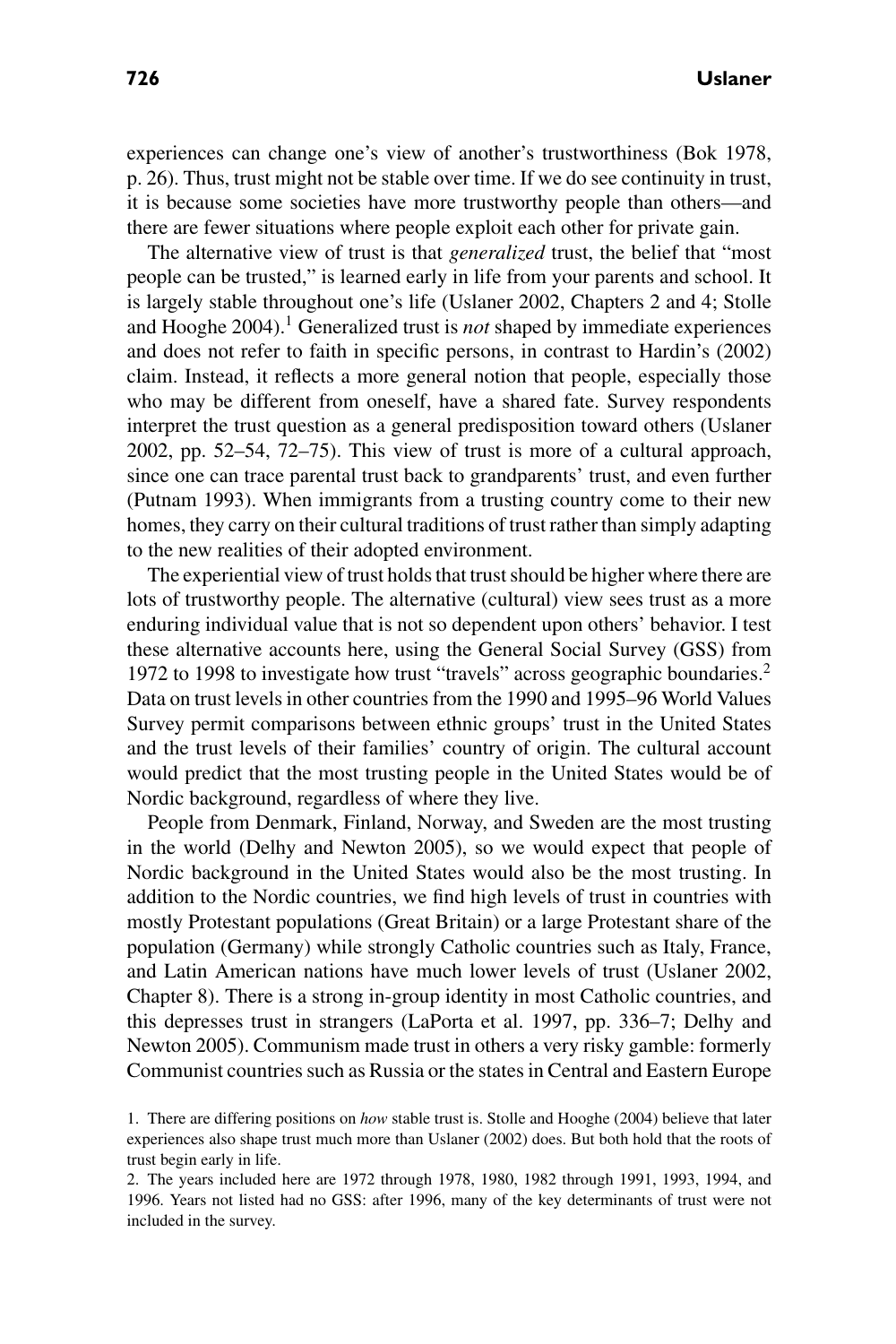are substantially less trusting. Many of these countries have long histories of either authoritarian rule or ethnic conflict, both of which reduce trust (Sztompka 1999; Gibson 2001; Uslaner 2003).

African Americans and people of Spanish background have high in-group trust, but low generalized trust. African and Latino ethnicities have long faced discrimination: "[t]he history of the black experience in America is not one which would naturally inspire confidence in the benign intentions of one's fellow man" (Campbell, Converse, and Rodgers 1976, p. 456; cf. Uslaner 2002, Chapter 4). When groups face discrimination, they are likely to conclude that others do not see a shared fate with them—and thus they are likely to look inward to their own group rather than outward to people who are different. Contemporaneous trust in African nations is lower than that in other nations.<sup>3</sup> The history of exploitation of black Africa by white colonizers does not provide a rationale for trusting (at least many) strangers.

The experiential approach would agree that Nordic folks are trusting. Yet, it is not simple Nordic identity that promotes trust, but living among trustworthy people, who may happen to be Nordic. The Nordic population may serve as a surrogate for the proportion of a state's population that is trustworthy. The Nordic share of a state's population, rather than a simple ethnic identity, ought to be a stronger prediction of trust. So living in an area with mistrusting people, who happen to be Italians, French, or Latinos, might make you more wary of strangers.

I test for the effects of ethnicity on trust in this paper. The cultural view would expect that ethnicity shapes trust through socialization. People whose families came from high (low)-trusting countries will continue to be trusters (mistrusters) generations later. Trust becomes a cultural heritage, much as we "inherit" our religion and ethnic traditions from our families. The experiential view of trust leads us to expect that family background should not be as important in shaping trust as day-to-day experiences are. So living among people who behave honestly and are trusting is more likely to shape your own level of faith in other people than is your ethnicity. Your own ethnicity reflects the *cultural* foundation of trust; the ethnicity of people living near you (in your state) reflects the *experiential* foundation of trust. Which matters more: whether your ancestors came from a trusting society or whether you live among people who are likely to be trusting? Are you better off being Nordic or living among Nordics?

I estimate models of trust and include both ethnicity and statewide ethnic populations based upon Census Bureau data.<sup>4</sup> There are substantial effects

<sup>3.</sup> The mean for trust in black African nations is .20, compared to .28 for other countries.

<sup>4.</sup> The web site with most of the data is http://www.euroamericans.net. For Italian Americans, I obtained data from http://www.niaf.org/research/2000\_census\_4.asp and for Latinos and African Americans from http://www.eagleton.rutgers.edu/News-Research/NewVoters/Ethnicity.html. The ethnicity data are only available for the 2000 census. However, there is little reason to believe that there would be much variation in *any* ethnic group's share of a state population from 1980 or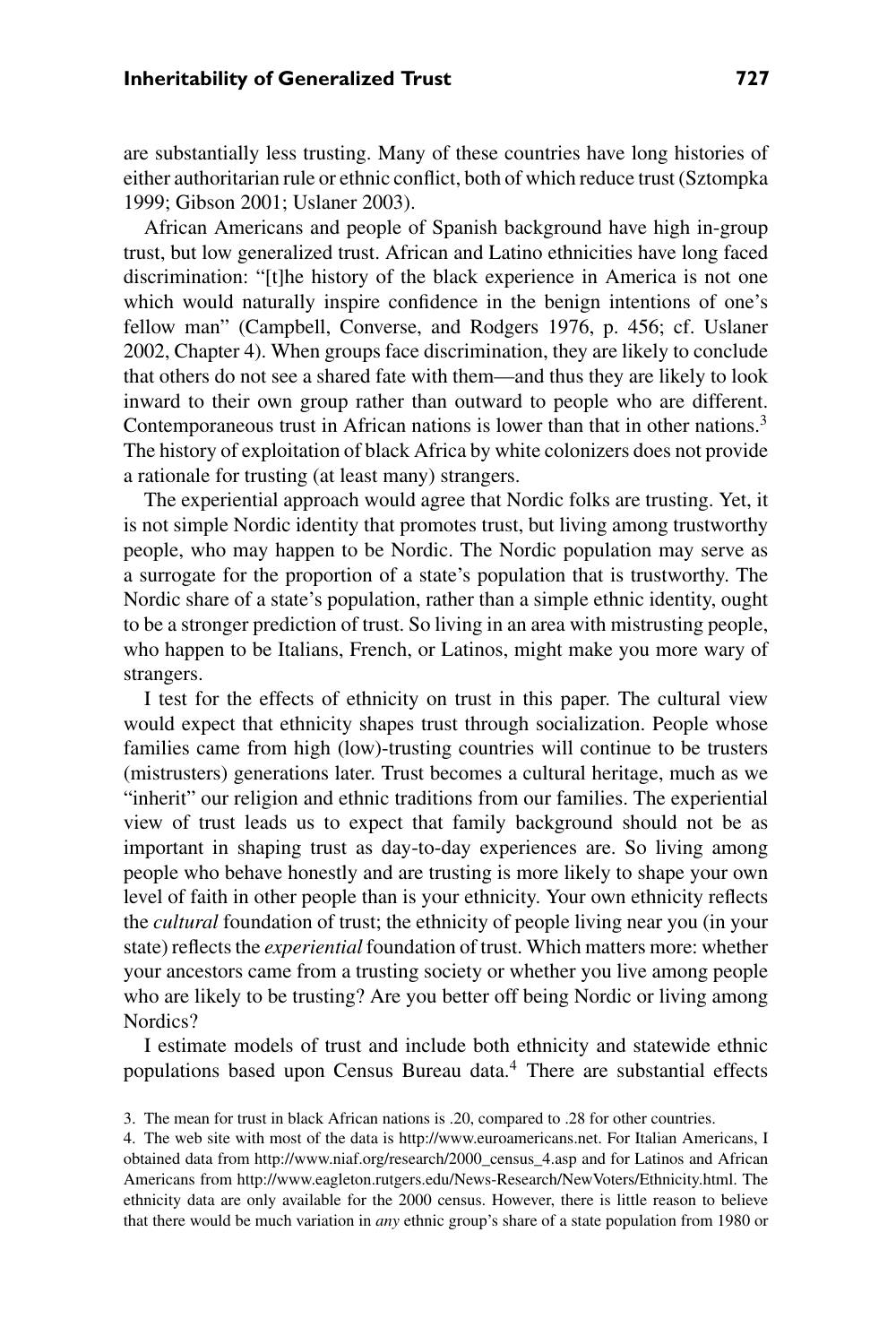for several ethnicities: Nordic, German, and British heritage lead to greater trust, and African and Spanish/Latino background to less trust. These effects are often powerful. The impact of state ethnic population proportions is more uneven. Most ethnic proportions have little impact on trust. Nordic population is an exception. Living among descendants of Nordic immigrants does seem to boost trust. For Nordics and Germans, there is a surprising effect from the standpoint of the experiential thesis. The boost in trust from surrounding yourself with Nordics (Germans) is much greater for fellow ethnics (Nordics or Germans) than for out-groups, while the opposite seems to hold for living among people of British heritage.

The boost in trust that comes when you surround yourself with fellow ethnics might make sense if the issue were trusting people like yourself. Close ties with people very much like yourself might reinforce in-group ties and make you less likely to trust people who are different from yourself (Levi 1996). Using data on corruption and crime rates in the states, there is little evidence that living among honest people creates more trust among others in the society—or that states with higher levels of crime and corruption are associated with low-trusting ethnic groups. Overall, it seems that where your ancestors came from matters more for trust than who your neighbors are now.

### **Trust over Time**

It would be nice if we could match the levels of trust in the home countries when grandparents immigrated to the United States with contemporary estimates of how trusting people are in Sweden, Italy, Germany, or Latin America. But we can't. There were no public opinion surveys in the 1890s or 1920s, so there is no firm way to establish a direct link between grandparents' homeland experiences and their successors' beliefs in the United States. In some cases, there are contradictory indicators of how we might characterize grandparents' trust levels. Sweden in the 1920s was marked by a world record for days lost in labor disputes and strong class conflict, suggesting a low level of generalized trust. But the leaders who ultimately brokered a historic agreement that ended the labor strife and led to the creation of the famed Swedish welfare state benefited from a "spirit of trust" and honest, uncorrupt institutions (Elvander 1980; Rothstein 2005). Since low corruption is strongly connected with high trust (Uslaner 2005, 2006), Sweden might have been a far more trusting society than the labor conflicts suggest. Without clear evidence on what happened long ago, the most plausible foundation for the inheritability of trust is the continuing importance of ethnic identity in the United States. In the 1996 GSS,

<sup>1990,</sup> except for Latinos. And, even here, the states with the largest Latino populations in 1980 and 1990 would also be those with the greatest share of Latinos (including new immigrants) in 2000. I am grateful to Robert D. Putnam for providing the state-level codes for the GSS, with the kind assistance of Tom W. Smith of the National Opinion Research Center.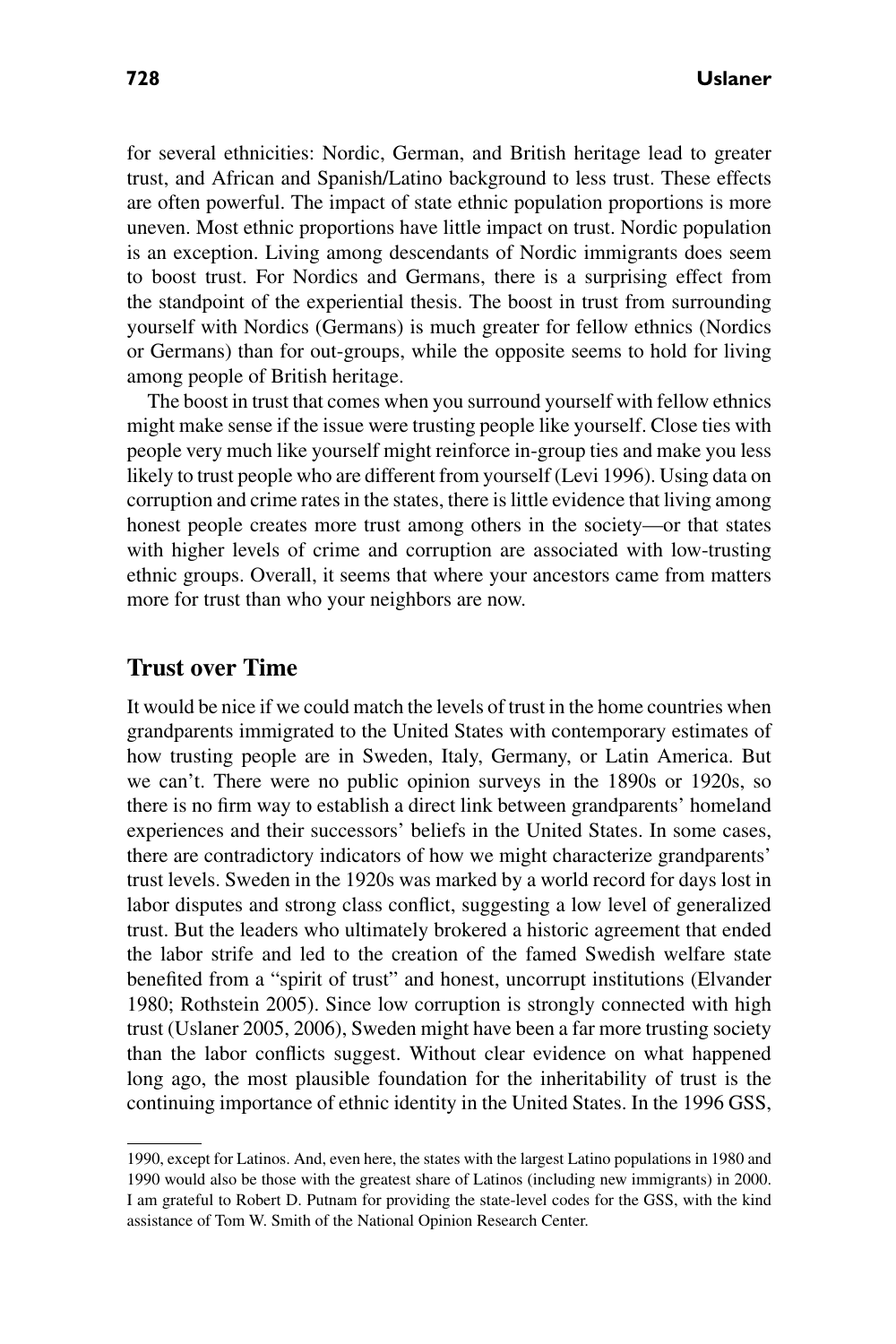#### **Inheritability of Generalized Trust 729 729**

78 percent of respondents said that they felt "close" or "very close" to their ethnic group; in the 2002 survey, 58 percent indicated that their ethnic identity was "important" or "very important" to them—and in the same year 83 percent agreed or strongly agreed that "society should recognize the right to ethnic traditions."

Americans have high rates of attendance at religious services—and religious identification often follows ethnicity: Germans and Nordics are Lutherans, the English Episcopalians, and the East Europeans and Russians Orthodox. The large Catholic population—from Latin countries, Italy, and France, among others—prays in churches dominated by others from their home country. And churches are strongly segregated by race, so African Americans are not likely to encounter Germans or English people in the pews. The socialization in religious life undoubtedly plays a large role in shaping world views such as trust.

Other forms of cultural heritage, such as neighborhood associations and the approach of each community's dominant faith toward outsiders may shape the trust levels of American ethnic groups. Two of the most trusting ethnic groups are Nordics and those of English background. Nordics are overwhelmingly Lutheran and in these countries, the Lutheran Church's charities gave their bounty directly to the state, which distributed these resources without respect to religion and with no evangelical message. The Anglican Church in the United Kingdom has also stressed the importance of working with, and giving to, people of different backgrounds and faiths.<sup>5</sup> Continuing identification with the home country, as well as the historical legacy of one's cultural heritage, may lead to the absorption of current levels of trust.

If trust is in some way "inherited" from your ancestors, then it must not vary dramatically over time. If trust is fragile, easily broken, then there would be less reason to believe that ethnic heritage, rather than immediate experiences, should shape current levels of trust. The belief that "most people can be trusted" is stable over time. The aggregate levels of trust across countries from 1981 to 1990 are strongly correlated  $(r^2 = .81, n = 22)$ . From 1981 to 2001, despite some low values of trust for English-speaking countries, there is still a remarkable

5. On optimism and control, see Uslaner (2002, Chapters 2 and 4). I owe the interpretation of Lutheran charitable giving to Marja Liisa Swantz of the University of Helsinki (private conversation, June 18, 2005). On the Anglican outlook, see http://www.anglicancommunion.org/acns/lambeth/ lc015.html. Even the stories that parents tell their children reflect tales of optimism and trust (or, perhaps, pessimism and struggle). African-American stories reflect this struggle and mistrust. The Swedish story of Pippi Longstocking, on the other hand, reflects sunny optimism, as do most English fairy tales. Russian tales, on the other hand, may have happy endings, but they often reflect good luck rather than the optimism and sense of control that underlies trust. The message of the Russian stories comes from discussions with students at Novosibirsk State Technical University in Russia in May 2005. A group not considered here is the Jewish population, which in the United States (and elsewhere other than Israel) is far more trusting than the average. Jewish tradition teaches treating the stranger as oneself ("We were strangers in the land of Egypt so we should welcome the stranger into our midst") and optimism even in the face of danger (a Chanukah song gives the optimistic message that "in every age a hero or sage arose to our aid").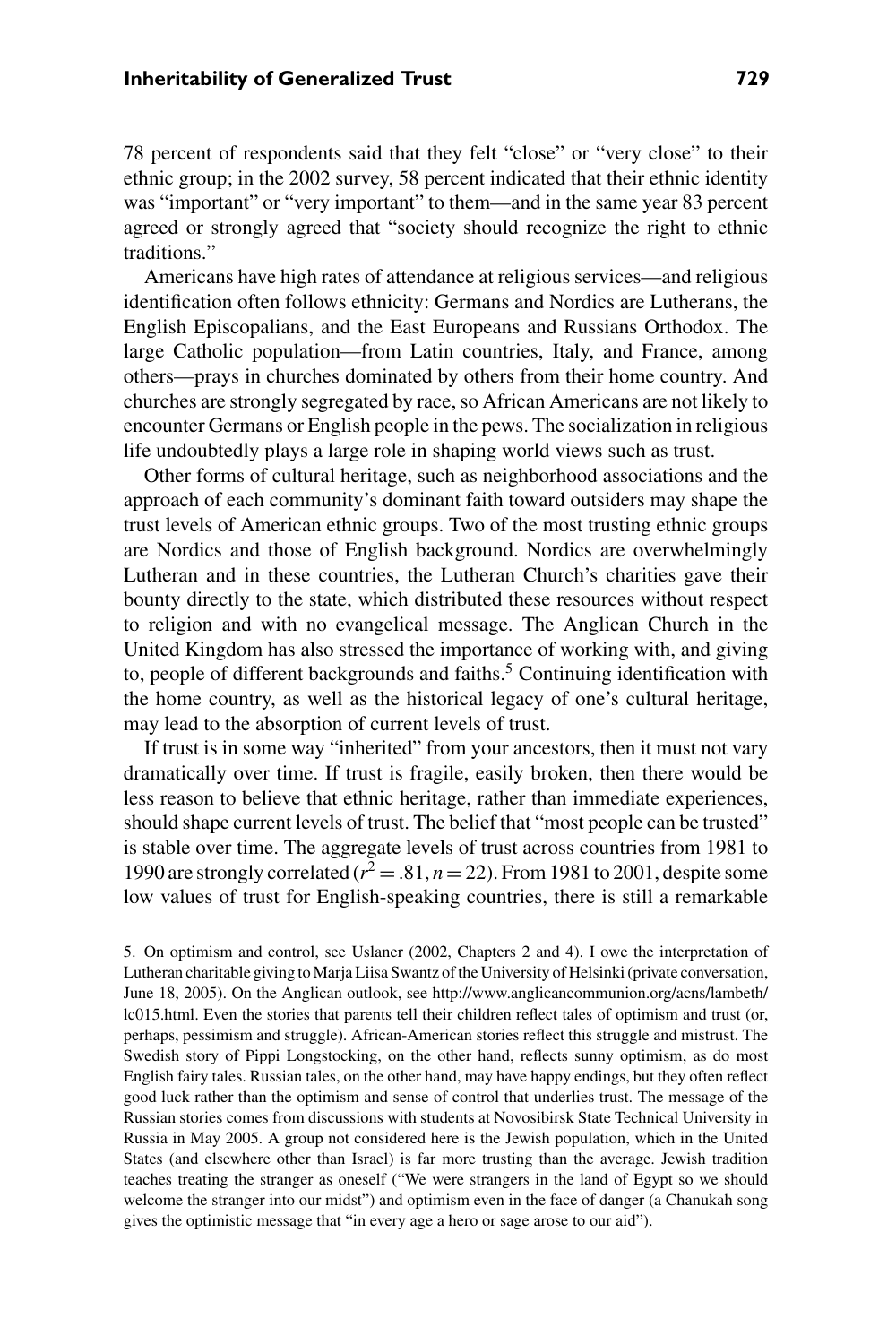stability ( $r^2 = .726$ ,  $n = 18$ ;  $r^2 = .711$ ,  $n = 36$  between 1990 and 2001). For the 1972–74–76 American National Election Study (ANES) panel, there is a strong support for trust in people as a stable predisposition. Of 17 questions considered, social trust ranks fourth in overall stability. Across the three waves of the panel, about 75 percent of the respondents take the same position.<sup>6</sup> Elizabeth Smith (1999) reports a "stability coefficient" of .82 for trust among 389 10th grade students in the fall and spring of 1996, higher than that for most civic values. In the 1998–2000 ANES panel, 79.2 percent gave consistent answers on trust.<sup>7</sup>

There is also evidence that trust is stable over extended periods of time and across generations. High school students' levels of trust shape their faith in others as adults 17 years later, from the Niemi–Jennings parent–child socialization panels. The 1965 level of trust was one of the strongest predictors of 1982 faith in others. Even controlling for one's own trust in 1965, *parental trust* in 1973 remained a powerful predictor of faith in others for these young adults (Uslaner 2002, pp. 164, 102).

If trust is stable across a generation, it should not be surprising to find that it has an even longer lineage. Rice and Feldman (1997) and Putnam (2000) have argued, similar to my claim here, that a cultural account of trust has a longer time horizon—and it is reflected in one's ethnic heritage. Putnam (2000, p. 294) has noted that social capital is higher in states with large shares of Nordic immigrants (Minnesota and the Dakotas). Rice and Feldman (1997, pp. 1154, 1159) have made the most explicit argument about the inheritability of social capital—using the GSS to track linkages across cultures and family background in the United States. There is clear evidence that trust/social capital "follows the flag" in the American melting pot, even more so than in multicultural Canada.<sup>8</sup>

The GSS makes this study possible for two reasons: it has asked the generalized trust question continuously since 1972, permitting a large sample; and it

6. Party identification, favoring marijuana legalization, and running your life as you wish display greater stability than does generalized trust. Questions with less stability are: when abortion should be allowed, whether progress on civil rights has been too fast, whether people like me have no say in politics, whether public officials don't care about ordinary people, whether voting is the only way to have an impact on politics, whether politics is too complicated for people like me to understand, favoring equal rights for women, whether members of Congress lose touch with ordinary people, whether one's life plans are generally realized, trust in the federal government, ideology, whether the federal government should guarantee everyone a job, and the rights of the accused scale (see Uslaner 2002, Chapter 3).

7. For 1972–74, 73.1 percent gave the same responses to the trust question (tau-b = .426, gamma = .762); for 1974–76, 76.1 gave the same response (tau-b = .521, gamma = .826); and for 1972–76, 73.4 percent gave the same response (tau-b = .473, gamma = .784). For 1998–2000, tau-b = .590, gamma = .882,  $n = 26$ .

8. Soroka, Helliwell, and Johnston (2006) report that "parental trust" for immigrants is a strong predictor of generalized trust, but the effect "wears off" more quickly than in Canada than in the United States.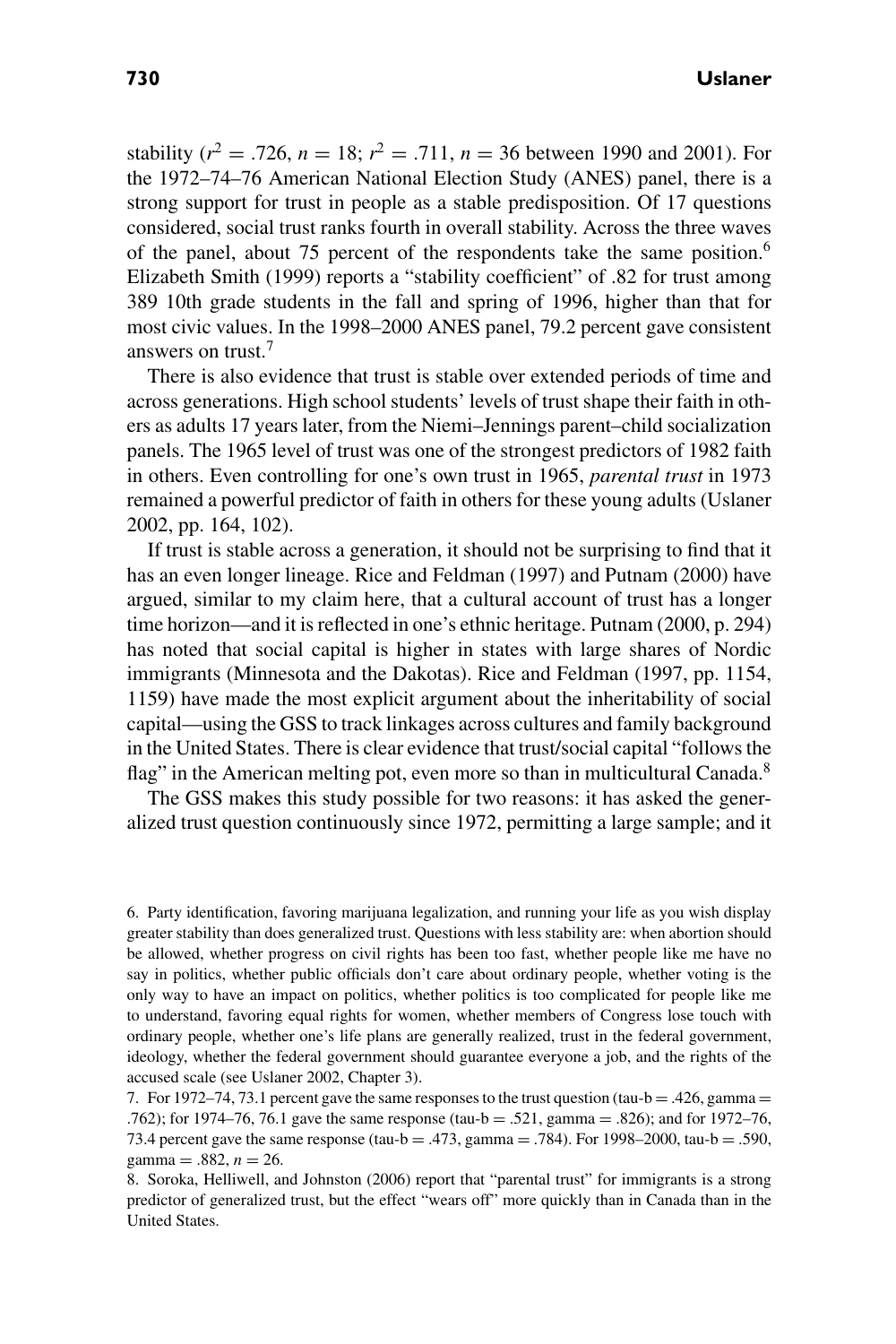asks respondents their ethnic heritage (country of immigration of ancestors).<sup>9</sup> Ethnicity is tough to measure. Many Americans have a mixed ethnic heritage and, especially among them, there is much ambiguity in identification. The ancestry measure seems less troublesome, but it may overestimate the share of respondents with no identification and cannot measure the strength of ethnic identification (Smith 1985, pp. 123–5). State-level estimates of ethnic populations are crude surrogates for our patterns of interaction. However, only the GSS has good measures of ethnic heritage, but data on the community of residence are not available.

Putnam, and Rice and Feldman examine indices of social capital including a wide range of participation measures as well as perceptions of government responsiveness, postmaterial values, honesty, and fairness. However, it is far from clear that all of these indicators of social capital constitute a unified "syndrome." Most of the benefits of social capital—tolerance, good deeds, support for programs that benefit those who are less well off, and openness to people of different backgrounds—stem from trust rather than from civic engagement or other forms of participation (Uslaner 2002, Chapters 4, 5, and 7). States with high levels of trust also have less corruption and better functioning governments more generally (Uslaner 2006). High levels of generalized trust are also associated with less political polarization—and with legislative productivity (Uslaner 2002, Chapter 7; 2000).

Trust matters for many things we believe to be important in a society and some of these valued goals such as volunteering and giving to charity and political compromise seem to be in shorter supply than they were when faith in other people was stronger (Uslaner 2002, Chapter 7). In the early 1960s, almost 60 percent of Americans believed that "most people can be trusted," while barely a third do so now. The issue of how trust develops and whether it changes readily with new experiences—or with experiences with different people—or is largely stable over generations is critical.

#### DOES TRUST TRAVEL WELL?

I use the GSS data to examine how well trust travels across generations. The generalized trust question is a dichtomomy: "Generally speaking, do you believe that most people can be trusted, or can't you be too careful in dealing with people?" It is often combined with other measures of "misanthropy," such as helpfulness and fairness to form a scale. However, survey respondents do not

<sup>9.</sup> The variable "ethnic" asks "From what countries or part of the world did your ancestors come?" Clearly, many people come from mixed heritages. However, the answer to this question indicates the ethnicity with which people identify.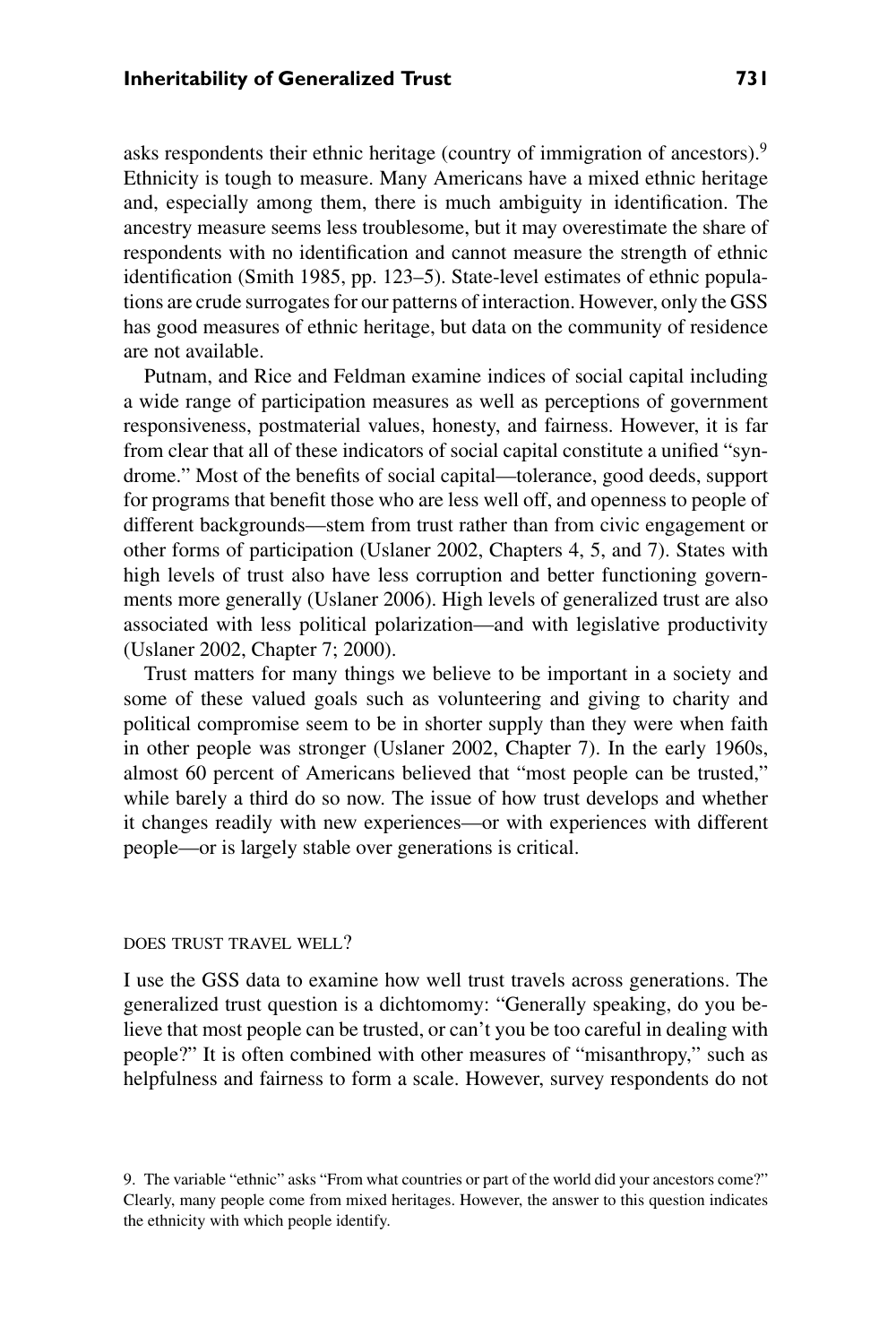

**Figure I.** Trust by Ethnicity and Home County.

NOTE.—Nordic home countries and ancestry: Sweden, Norway, Finland, Denmark. German home country: West Germany; ancestry: Germany, Austria. British home country: England, Scotland, Canada (Anglophone), Australia; ancestry: Great Britain, Scotland, Wales. French home country: France, French Canadian; ancestry: France. Spanish home country: Spain; ancestry: Spain, Latin America. Eastern European home country: Czech Republic, Hungary, Lithuania, Romania, Yugoslavia; ancestry: Armenia, Czech, Croatia, Hungary, Lithuania, Poland, Romania, Serbia, Slovakia, Slovenia, Ukraine.

SOURCE.—General Social Survey, 1972–98; World Values Survey, 1990, 1995.

interpret the questions in the same way and the time trends for these questions are very different (Uslaner 2002, pp.  $70-75$ ).<sup>10</sup>

In figure 1, I present levels of trust among people of several nationalities in the 1972–98 GSS and the mean levels of trust in their "home countries" in the World Values Survey (as well as the home countries I used for each aggregation). The most trusting groups are the Nordics, the British, and the Germans, all above the national mean of .434 over the almost three decade period.

Immigrants from France, Eastern Europe, and Russia are more trusting than people from their homelands. Immediate alternative accounts—these immigrants are more highly educated or otherwise of higher status (or Jewish in the

10. Sometimes the question is asked on an 11-point scale (as in the European Social Survey and the Citizenship, Involvement, and Democracy surveys). Responses on this broader scale tend to clump toward the middle on a wide range of trust questions—and it becomes difficult to distinguish different types of trust. See www.europeansocialsurvey.org and http://www.uscidsurvey.org/ for the surveys.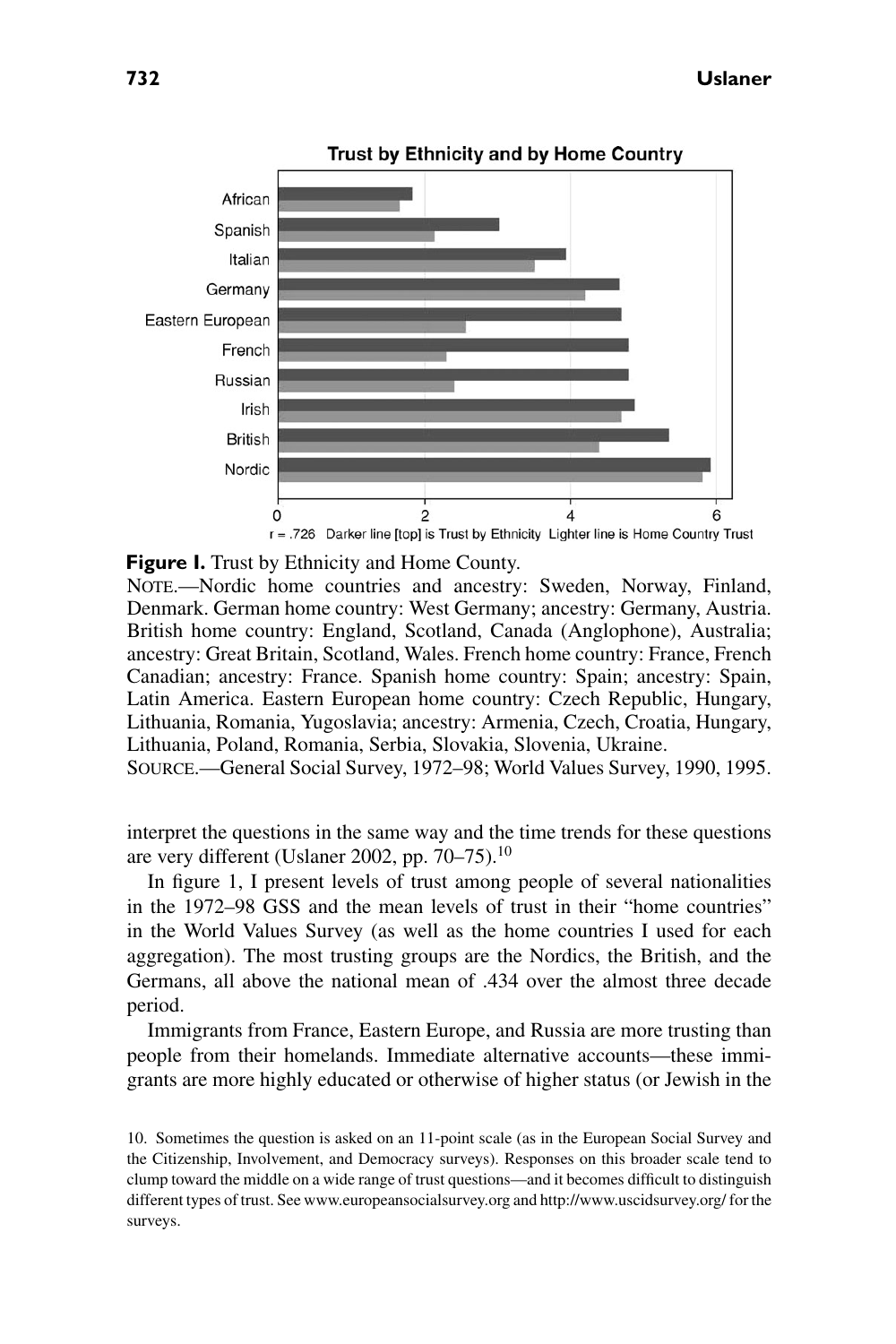case of Russian or Eastern European immigrants)—do not help in explaining these higher levels of trust since measures of both high school and college education are included in the model I estimate. There is some evidence that context matters: most groups are at least slightly more trusting in the United States than we would "expect" if trust were perfectly inheritable. However, there does generally seem to be a connection between trust levels of your ethnic heritage and your ancestors' homelands. The  $r^2$  between "ethnic" trust (based upon one's ancestry) and the aggregate level of trust in the home country is .726 across the nine groups.

My model for trust (see the estimates in table 1) is based upon Uslaner (2002, Chapter 4), who argues that generalized trust rests upon the beliefs that the world is a benevolent place with good people, things are going to get better, and you are the master of your own fate. When people are optimistic and believe that they can control their own lives, trusting strangers seems less risky. The best measures of optimism/pessimism are believing that the lot of the average person is getting worse and that it is unfair to bring a child into the world. My measures of a sense of control are confidence in science, which reflects a conviction that we can control the world (Uslaner 2002, pp. 100–101); and the belief that leaders pay attention to you. Other factors that should lead to higher levels of trust are satisfaction with friends, religious fundamentalism (especially for people who are active in their churches), education, and age.<sup>11</sup>

Since income generally drops out when measures of optimism and control are included, I do not add income to the equations. Nor do I include inequality in the estimates shown here—it was also consistently insignificant in the models I estimated—but the reason is likely different. Inequality is an aggregate level indicator and it tracks levels of trust very well at the state, national, and cross-national levels as well as over time in the United States (Putnam 1995, pp. 65–78; Uslaner 2002, Chapters 2, 4, 6, and 8; Uslaner and Brown 2005).<sup>12</sup>

I include nine measures of ethnicity (in italics) in the equation. I expect African Americans; Spanish/Latinos, Italians, French, and Eastern Europeans; and Russians to have lower levels of trust, based upon their countries of origin or histories in the United States. People of Nordic, German, or British ancestry should have *higher levels of trust*. The GSS codes for ethnicity are broader,

11. Satisfaction with friendships indicates a comfort level that makes trusting more rational. Fundamentalists, especially people who regularly interact with others of their faith (by attending services), tend to view strangers as outside their moral community—and they are less likely to trust them (Uslaner 2002, pp. 98–100). I include two measures of education: a measure of high school education set at zero for respondents who had more or less than a high school education and the number of years of education for people who had been through high school, and the other is a measure of college education set at zero for below 13 years of education and the number of years of education for the college educated since college education is consistently the strongest demographic correlate of trust (Putnam 1995). Younger people are less trusting (Putnam 1995; Uslaner 2002, Chapter 4), so I include age.

12. On the level of analysis problem as it relates to inequality and trust, see Uslaner and Brown (2005).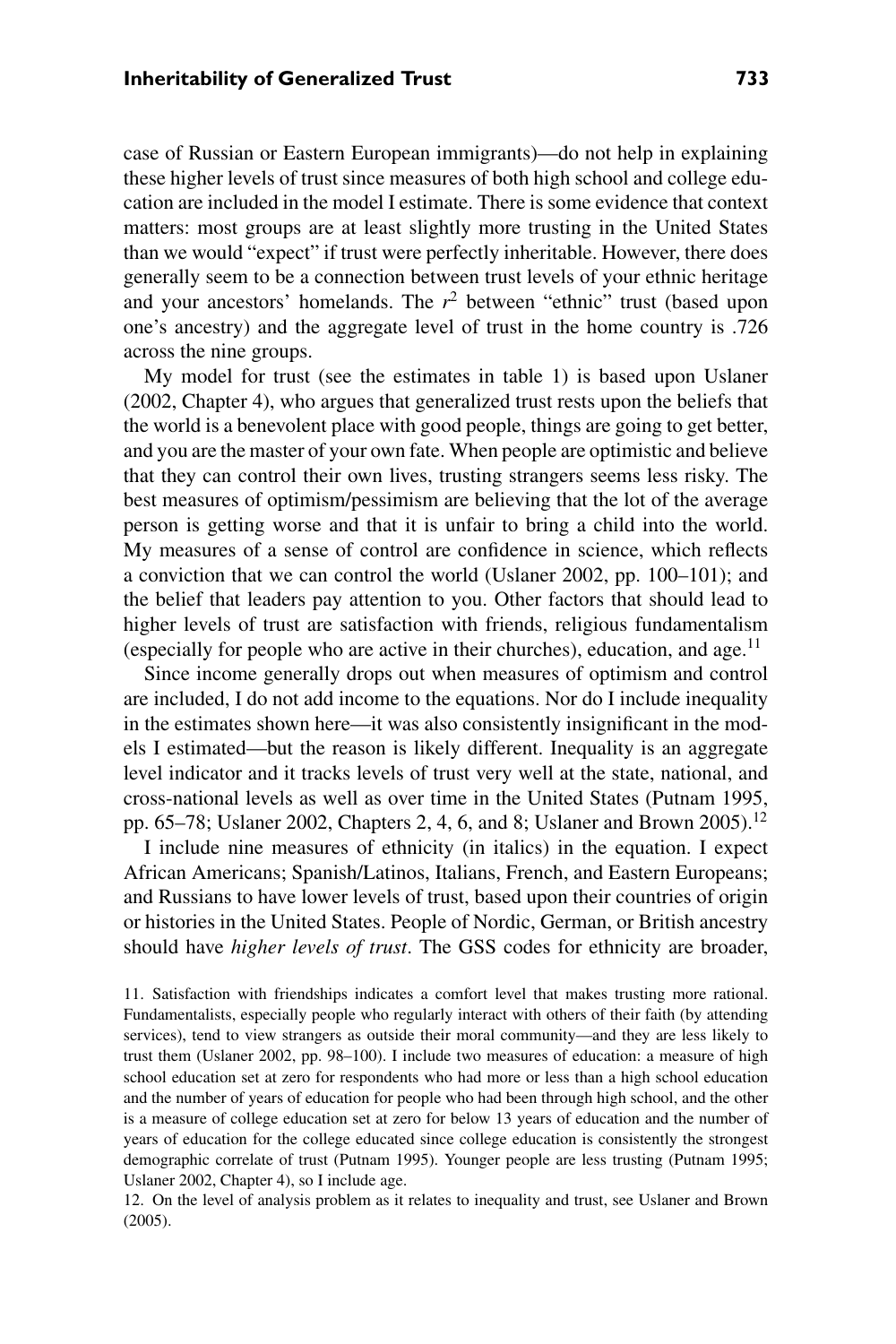| Variable                                      | Coefficient | Standard error | Z ratio  | Effect  |
|-----------------------------------------------|-------------|----------------|----------|---------|
| Lot of the average person<br>getting worse    | $-.107***$  | .013           | $-8.26$  | $-.103$ |
| Not fair to bring child into the<br>world     | $-.133***$  | .013           | $-10.04$ | $-.132$ |
| Officials not interested in<br>average person | $-.320***$  | .038           | $-8.46$  | $-.111$ |
| Confidence in science                         | $-.067***$  | .009           | $-6.98$  | $-.131$ |
| Satisfied with friendships                    | $.035***$   | .005           | 7.16     | .216    |
| Service attendance*<br>fundamentalist         | $-.006***$  | .001           | $-4.64$  | $-.088$ |
| High school education                         | $.006***$   | .003           | 4.46     | .071    |
| College education                             | $.010***$   | .001           | 9.32     | .195    |
| Age                                           | $.004***$   | .0004          | 10.21    | .208    |
| African ethnicity                             | $-.158***$  | .023           | $-7.02$  | $-.169$ |
| Spanish/Latino ethnicity                      | $-.059**$   | .028           | $-2.13$  | $-.055$ |
| Italian ethnicity                             | $-.031$     | .027           | $-1.18$  | $-.033$ |
| French ethnicity                              | $-.004$     | .033           | $-.12$   | $-.006$ |
| <b>British ethnicity</b>                      | $.059***$   | .018           | 3.31     | .048    |
| Nordic ethnicity                              | $.107***$   | .028           | 3.82     | .096    |
| German ethnicity                              | $.027*$     | .018           | 1.55     | .014    |
| Eastern European ethnicity                    | $-.014$     | .026           | $-.55$   | $-.022$ |
| Russian ethnicity                             | $-.037$     | .050           | $-.73$   | $-.028$ |
| Constant                                      | $.585***$   | .034           | 17.35    |         |
| <b>Random effects parameters</b>              |             |                |          |         |
| Nordic population in<br>state                 | $.003**$    | .001           | 2.16     | .049    |
| <b>German population in</b><br>state          | .00001      | .001           | .21      | .100    |
| <b>British population in</b><br>state         | .00005      | .004           | .01      | .070    |
| <b>Italian population in state</b>            | .003        | .002           | 1.33     | $-.031$ |
| Constant (aggregate level)                    | .004        | .064           | .63      |         |

**Table I.** Trust by Ethnicity and State Ethnic Populations: Hierarchical Linear Model

NOTE.—Number of states: 42, number of observations: 6,309.

SOURCE.—General Social Survey, 1972–98 and sources in footnote 4.

Wald chi-square: 1380.71, log-restricted likelihood =  $-3991.410$ .

∗*p <* .10, ∗∗*p <* .05, ∗∗∗*p <* .01, ∗∗∗∗*p <* .0001 (all tests one tailed except for constants).

but I used only these nine groups since there were very few respondents for some other nationalities (such as Dutch and Japanese). The varied groups of nationalities with too few responses constitute a "reference" group, reflected in the constant.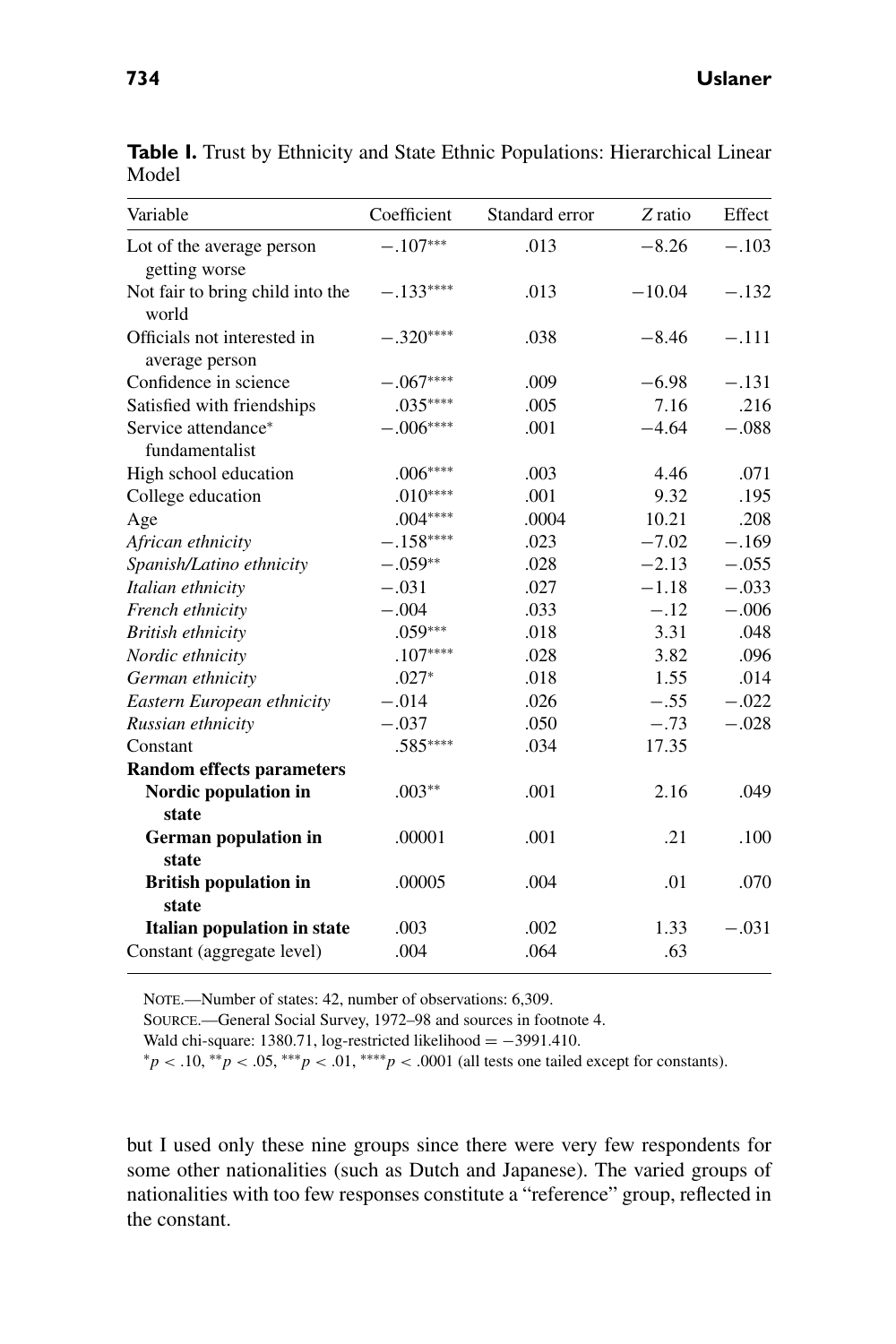I include aggregate measures for Nordic, German, British, and Italian populations in the state of residence for the respondent (in bold). While there is considerable collinearity with the German and Nordic measures  $(r = .727)$ , it was important to include them both since they are two of the highest trusting groups in both the United States and in their home countries. Including other indicators led to severe collinearity, so I dropped Irish, French, Spanish/Latino, Italian, Eastern European, and African. There are basically three clusters of ethnic concentration in the American states: German/Nordic, Italian/Irish, English/French, and Latino (with African Americans scattered throughout each). So it is difficult to include too many measures without having all of them fall to insignificance. I later estimate the impacts of other groups on their fellow ethnics and others and here include measures for the relevant group in expanded regressions.

I estimate the trust model by a hierarchical linear model (see table 1). I also estimated a probit model to obtain "effects" (Rosenstone and Hansen 1993) for each variable, which are the changes in probability from the minimum to maximum values of the independent variable, letting all of the other variables take their "natural" values.<sup>13</sup> The model in table 1 shows that all of the core variables are significant, mostly at  $p < .0001$ . This is not surprising given the large sample, but it is reassuring. The largest effects come from satisfaction with friendships, age, college education, believing that it is not fair to bring a child into the world (negative), and confidence in science (the measure of control).

Latinos are 5.5 percent less likely to have faith in others ( $p < .05$ ). Blacks are almost 17 percent less trusting  $(p < .0001)$ —an effect greater than any single measure of optimism or control and approaching that of age.

People of Nordic ancestry, on the other hand, are more likely to be trusting. If your heritage is Swedish, Norwegian, Danish, or Finnish, you will be almost 10 percent more likely to believe that "most people can be trusted" (*p <* .0001). British heritage makes you almost 5 percent more likely to trust others (*p <* .001). There are no significant effects (even with such a huge sample) for people with Eastern European, Russian, French, Italian, *or even German* ethnicity.

The aggregate measures tell a somewhat different story and here I focus on the hierarchical model. Living among people of British, German, or Italian heritage has no effect on trust. However, there is a significant effect of state-level Nordic population and it rivals the impact of being Nordic. Both the probit and hierarchical models suggest that being Nordic makes a person 10 percent more likely to trust others—and living among Nordics leads to a similar boost in faith in others. This model suggests that both culture (ethnicity) and experience (living among the most trusting ethnic group) matter for trust. However,

<sup>13.</sup> For age, I restrict the range of the computed effects from 18 to 75 since very few respondents are above that age. For the individual-level variables, the significance levels (and *t*- and *z*-ratios) are virtually identical in the two estimations. They differ somewhat in the aggregate level variables, and the hierarchical model (estimated with Stata's xtmixed module) is more reliable.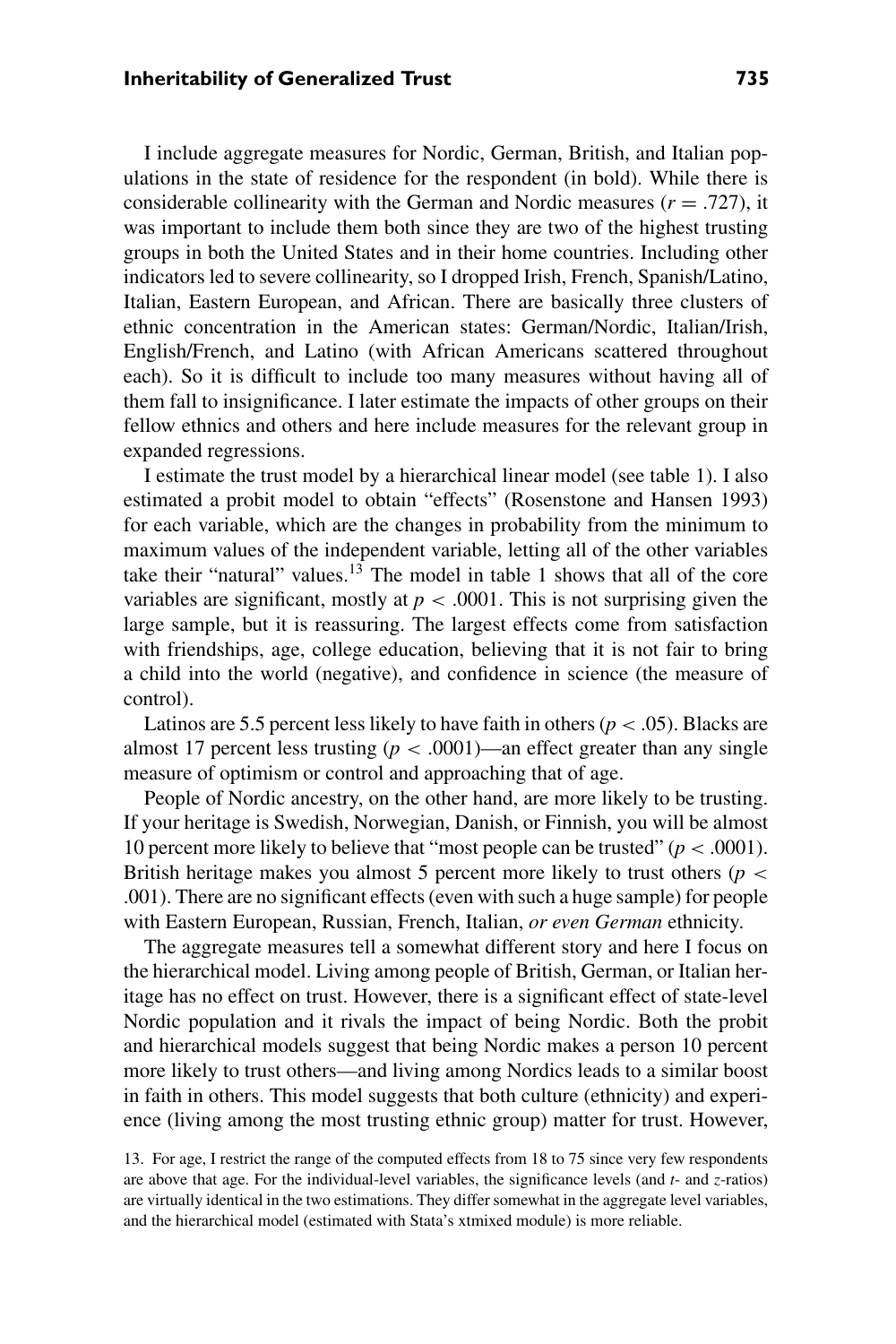#### **736 Uslaner**

| Ethnicity        | Effect on<br>in-group | n     | $R^{2a}$ | Effect on<br>out-groups | $\boldsymbol{n}$ | $R^{2+}$ |
|------------------|-----------------------|-------|----------|-------------------------|------------------|----------|
| Nordic           | $.185*$               | 341   | .360     | .019                    | 5,968            | .261     |
| German           | $.149**$              | 1,230 | .220     | $.080**$                | 5,079            | .274     |
| <b>British</b>   | .109                  | 1.198 | .268     | $.112**$                | 5, 111           | .266     |
| <b>Irish</b>     | .173                  | 781   | .247     | .017                    | 5,528            | .271     |
| French           | $-.057$               | 226   | .335     | $.090*$                 | 6,083            | .261     |
| Spanish/Latino   | $-.065$               | 335   | .353     | $-.007$                 | 5,570            | .275     |
| Italian          | $-.052$               | 376   | .263     | $-.045**$               | 5,933            | .265     |
| Eastern European | $-.149$               | 510   | .285     | .049                    | 5,759            | .262     |
| African          | $-.045$               | 580   | .542     | $.099*$                 | 5,729            | .246     |

**Table 2.** Impact of Ethnic Density on Trust by Ethnic Status

NOTE.—Effects are from probit analyses with the same predictors as the probits in table 1 except for the ethnic identity variables. Each ethnic identity variable served as a filter for the "own group" and "other group" equations in this table. The equations all include the aggregate shares of Italians, British, Germans, and Nordics and the specific group for each equation.

SOURCE.—General Social Survey, 1972–98 and sources in footnote 4.

<sup>a</sup>McKelvey–Zavoina estimated  $R^2$ .

 $**p* < .10, ***p* < .05.$ 

state-level effects matter only for one ethnic group, Nordics, while ethnicity affects trust for most groups in this analysis.

#### HOW DOES TRUST SPREAD?

Context cannot be dismissed. Do highly trusting ethnicities become even more favorably disposed to others when surrounded by people like themselves? Do people in states with large numbers of people with German, British, and Nordic ancestries become more trusting because they emulate the law abidingness of these cultures? Is there evidence that living among Italians *lowers* levels of honesty?

I present evidence in table 2 that tries to answer these questions more directly.14 I estimated probit equations based upon the model in table 1, first for each ethnic group and then for people who are not group members. Does living

14. I also estimated a model to test for joint contextual and individual effects. This model is similar to that in table 2 but replacing the aggregate shares of ethnic groups in a state with an interaction between ethnic shares and ethnic identities (results not shown). These results show that Nordics living in states with high Nordic populations, Germans living in states with large German populations, and people of English background living among many of their fellow Anglos are all more trusting than when each group is surrounded by fewer of their fellow ethnics. These impacts *control for trust by ethnic heritage (also in the model)*—and are greater for Nordics (18 percent) than for Germans (6 percent), or the English (10 percent). Italians living surrounded by *paisans* are no less trusting.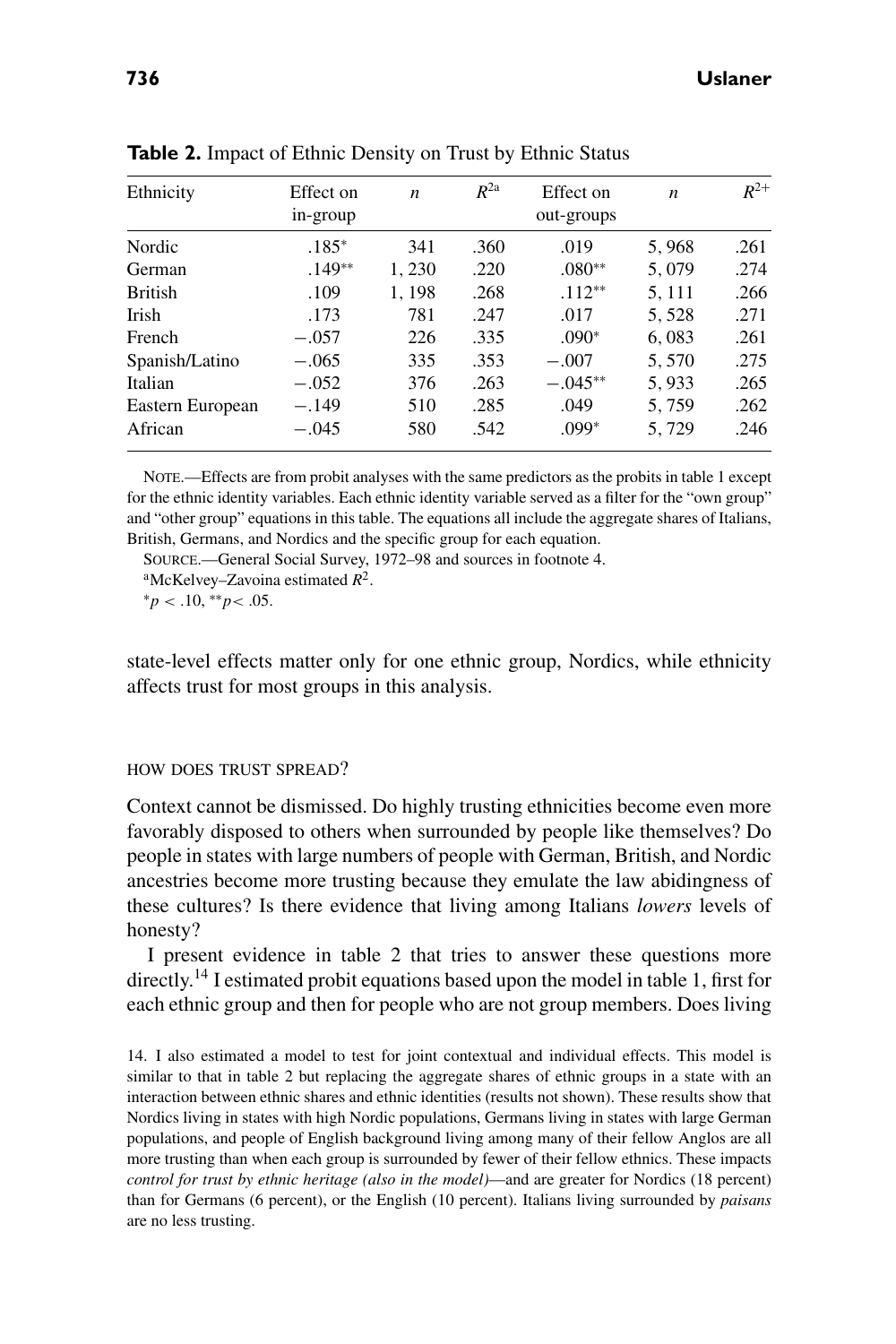among Nordics promote trust among other Nordics and among people who do *not* have Scandinavian (and Finnish) ancestry? For ethnicities where aggregate scores were not included in the model in table 2, I added the statewide group shares for the models. The entries in table 2 are the probit effects for the ethnic group in question, first for group members and then for nonmembers, as well as the *n*'s and the probit  $R^2$  values.

Living among the Irish, Spanish/Latinos, or Eastern Europeans has no significant effects on the level of trust of either in-groups or out-groups. The effects of living among Nordics are substantial, but only for Nordics themselves. The high levels of trust for people from Scandinavia and Finland do not seem to "rub off" on their neighbors. However, Germans' high levels of trust *do* seem to influence others who live in their states. If you live in a state with a large German population, you will be 8 percent more likely to have faith in others if you are not German and 15 percent more likely to trust others if you are German. Living among Nordics and Germans matters a lot more if you are a member of the high trusting ethnic group than if you are part of the out-group.

On the other hand, living among British matters more for out-groups than for in-groups. There is some evidence that living among people of French heritage leads to increased trust even though the French are somewhat lower trusting than average. Outside Louisiana, the states with large French populations are in New England (Connecticut, Massachusetts, Maine, Vermont, and New Hampshire in increasing order). These states also have lower levels of economic inequality. When I add economic inequality to the model, French heritage becomes insignificant.<sup>15</sup> When whites live in areas with high concentrations of blacks, they are *more* trusting, but this effect is significant only at  $p < 0.10$  and it vanishes when controls for region (mid-Atlantic and Pacific states) are added.

The greater impact of ethnic density on people of Nordic and German heritage seems puzzling because the "Nordic" case was presumably the most clear-cut test of the impact of how experiences with honesty might lead to greater trust. What sorts of experience lead to greater trust? To the extent that trust *does reflect experience*, the foundation of trust seems to reflect honesty (Dasgupta 1988; Rothstein 2001, p. 492). Indeed, Putnam (2000, pp. 135–6) uses honesty as a surrogate measure for trust.

The Nordic countries and (West) Germany rank among the highest of any countries on trust, confidence in the legal system, and the impartiality of the legal system.16 States with high proportions of each group have lower levels of political corruption and lower rates of assault (high Nordic shares also lead

<sup>15.</sup> I am grateful to an anonymous reviewer for suggesting this.

<sup>16.</sup> Aggregated scores for trust and confidence in the legal system are modestly correlated  $(r^2 =$ .165,  $n = 41$ ), while trust and the impartiality of the courts are more strongly related ( $r^2 = .346$ ,  $n = 63$ ). Confidence in the legal system is aggregated from the World Values Surveys, while court impartiality comes from http://www.freetheworld.com.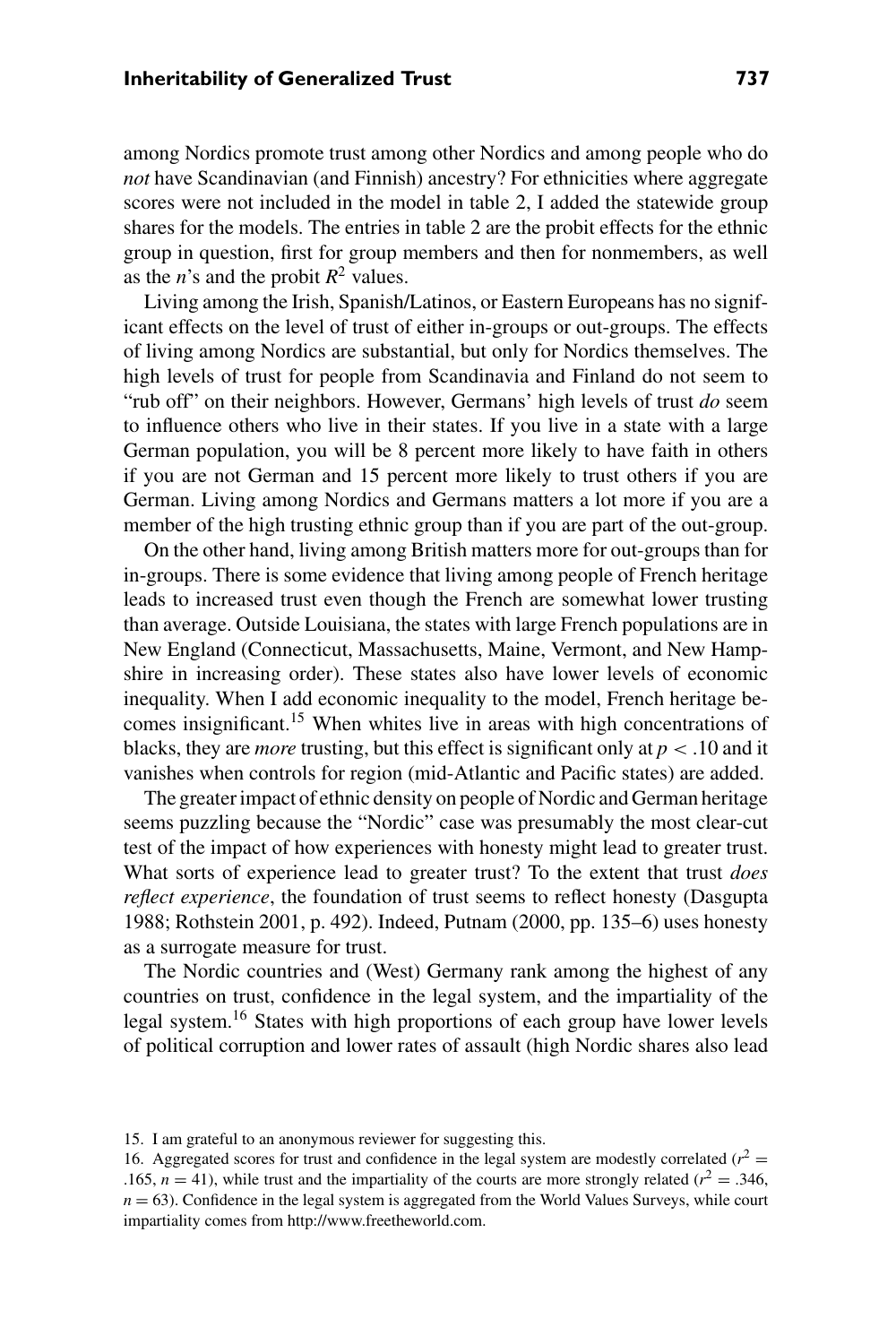to lower rates of robbery).<sup>17</sup> So larger Nordic and German populations are correlated with more honesty and fewer crimes. But there is only minimal evidence that living in an "honest state with honest people" leads to greater trust. Larger English populations are related to more trust by out-groups. States with more British people have lower robbery rates, but not less corruption or fewer assaults or less larceny.

There is little reason to expect that people living in states with high Italian populations are less trusting because these states are "more crooked." The correlations of the share of Italian Americans in a state with corruption, honesty, larceny, robbery, or assault rates are small. There are similar minuscule correlations for states with high shares of people of French heritage (where there seems to be a spillover effect) or with many Eastern Europeans (no effects at all). African Americans live in states with higher crime rates (assault and robbery), as do Spanish/Latinos (assault, larceny, and robbery). Yet, in one case, there is a *positive* spillover to other groups on trust (for blacks) and in another no effect. Whatever is driving these aggregate effects, it does not appear to be levels of honesty, as measured by state-level crime and corruption indicators.

# **Reprise**

There is evidence, though perhaps not as strong as Rice and Feldman (1997) or Putnam (2000) found, that trust is inherited across space and time, but through cultures. People of Nordic, German, and British background are more trusting than other Americans. African Americans and Spanish/Latinos have less faith in their fellow citizens. Since each of the more trusting groups also is more optimistic for the future and believes that people have greater levels of control over their lives, the effects of cultural history are probably greater than I have reported here.

There is less evidence that all cultures carry over so clearly. French, Eastern Europeans, Russians, Irish, and Italians do not appear to be less trusting in the United States even though people in their native lands rank lower on faith in other countries. The tests I have applied are rather strong, since they test for ethnicity effects *over and beyond other factors that shape trust.* There seems to be only modest support for the argument that living among people from hightrusting cultures with low levels of crime and corruption leads one to emulate their values. It is unclear whether demographic change has contributed—and if so by how much—to the decline in trust since the 1960s. It is unlikely to be nearly as important as other factors such as growing economic inequality. The persistence of the ethnic roots of trust suggests that it will be more difficult to build faith in our fellow citizens. Fostering faith in others may be a major

17. The corruption measure comes from Boylan and Long (2001). The crime measures come from data on the State Politics and Policy web site (I aggregated the data by decade) at http://www.unl. edu/SPPQ/datasets/crime.xls.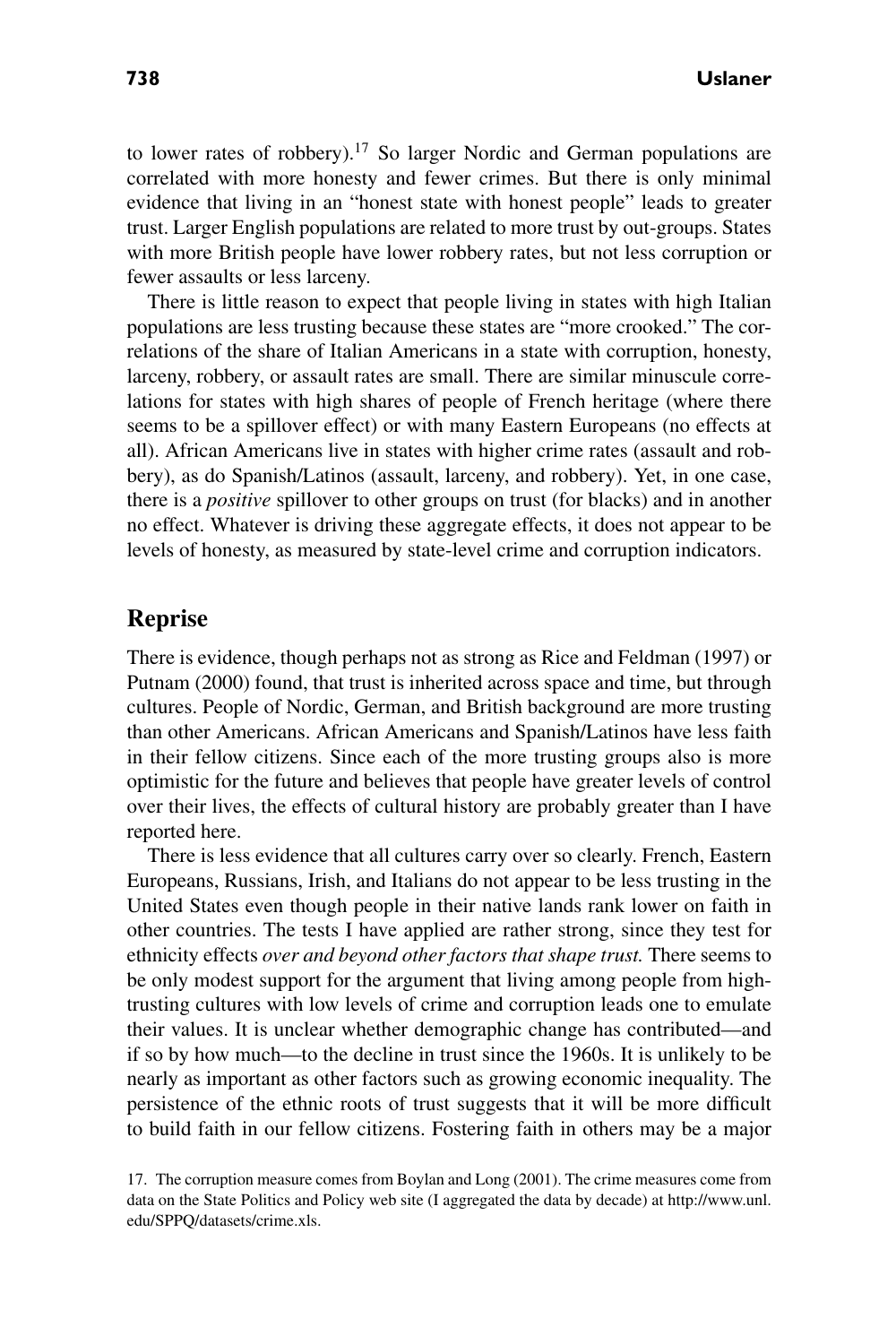challenge, especially if the "inherited" trust of the most high-trusting groups (Nordic and German Americans) spreads more strongly within rather than across groups.

If trust is culturally transmitted, then suggestions that we can boost it by joining more clubs or watching less television (Putnam 2000) may be, in Samuel Johnson's characterization of second marriages, "the triumph of hope over experience." Generalized trust is rather stable over time because it has deep social roots and does not shift with each new experience. Other factors that may seem more malleable—such as economic inequality—also do not change so readily (the correlation of state-level Gini indices from 1970 to 1990 is .737). Building trust is not so easy, especially if it follows people from their family's "old country."

Trust has been declining in the United States as economic inequality has been rising—and also as immigrants from historically disadvantaged (and lower trusting) groups make up a larger share of the population. If we worry about the decline in trust, we might pay less heed to the waning of league bowling and dinner parties—and more to understanding why people from some cultures are less trusting than others. And this is likely to lead back to economic inequality in the home country (Uslaner 2002, Chapter 8) and discrimination in the new homeland.

Overall, there is evidence for both culture and context. Where you live shapes your level of trust. But the evidence is far stronger that where your grandparents came from shapes your values. Who you are seems to matter more than who your neighbors are.

# **References**

Almond, Gabriel, and Sidney Verba. 1963. *The Civic Culture*. Princeton, NJ: Princeton University Press.

Bok, Sissela. 1978. *Lying*. New York: Pantheon.

- Boylan, Richard T., and Cheryl X. Long. 2001. "A Survey of State House Reporters' Perception of Public Corruption." Unpublished manuscript, Department of Economics, Washington University in St. Louis, MO, USA.
- Campbell, Angus, Philip E. Converse, and Willard L. Rodgers. 1976. *The Quality of American Life*. New York: Russell Sage Foundation.

Dasgupta, Partha. 1988. "Trust as a Commodity." In *Trust*, ed. Diego Gambetta. Oxford: Blackwell.

Delhy, Jan, and Kenneth Newton. 2005. "Predicting Cross-National Levels of Social Trust: Global Patterns or Nordic Exceptionalism?" *European Sociological Review* 21:311–27.

Elvander, Nils. 1980. *Skandinavisk arbetarrörelse*. Stockholm: LiberFörlag.

Gibson, James L. 2001. "Social Networks, Civil Society, and the Prospects for Consolidating Russia's Democratic Transition." *American Journal of Political Science* 45:51–69.

Hardin, Russell. 2002. *Trust and Trustworthiness*. New York: Russell Sage Foundation.

LaPorta, Rafael, Florencio Lopez-Silanes, Andrei Schleifer, and Robert W. Vishney. 1997. "Trust in Large Organizations." *American Economic Review Papers and Proceedings* 87:333–8.

Levi, Margaret. 1996. "Social and Unsocial Capital." *Politics and Society* 24:45–55.

Putnam, Robert D. 1993. *Making Democracy Work: Civic Traditions in Modern Italy*. Princeton, NJ: Princeton University Press.